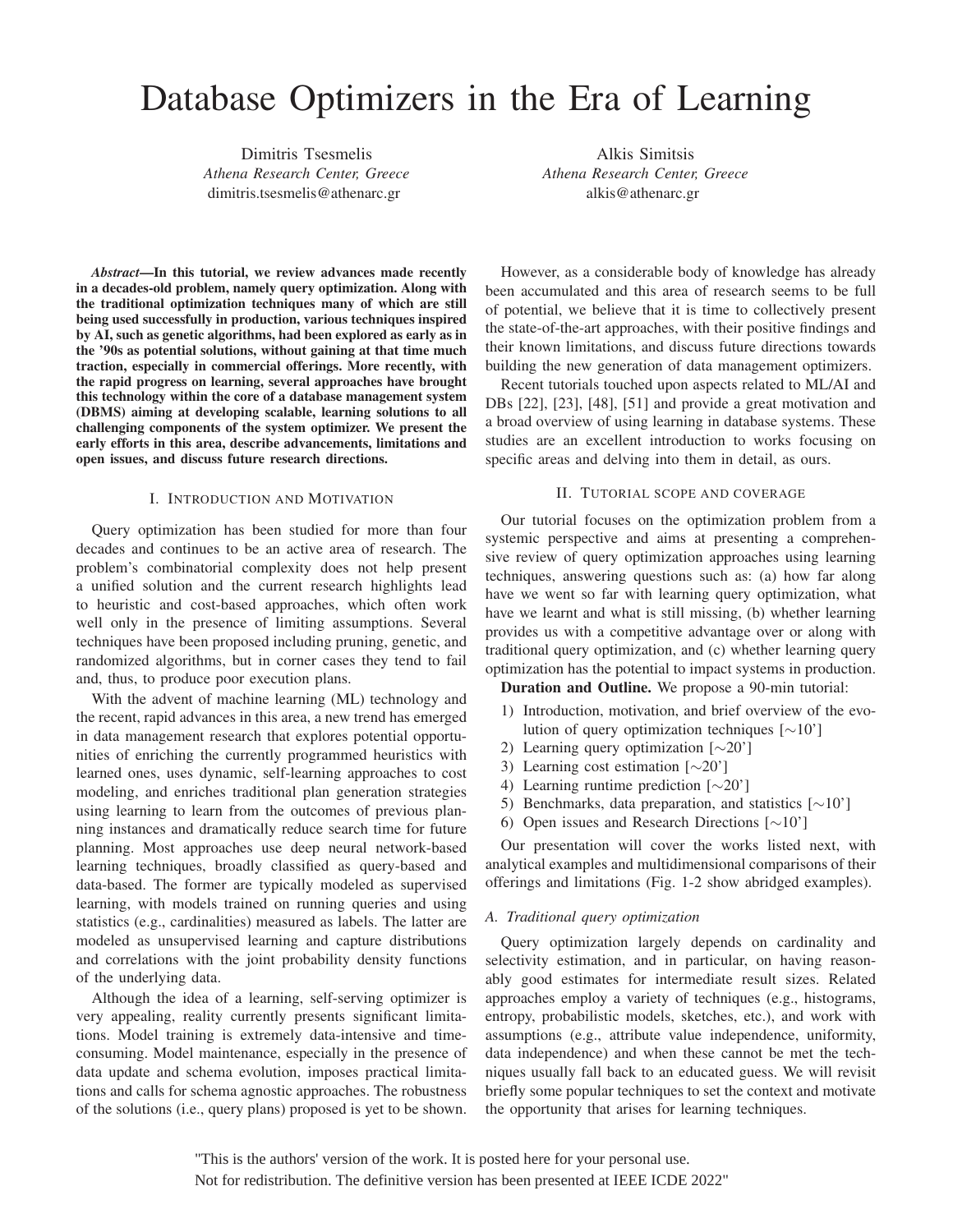| Optimizer         | Method               | D/S <sup>1</sup> | $E^2$ | $E/E^3$       | Gain  | Feat.                     | Train.         | Re-Train.      | Pract. <sup>4</sup> |
|-------------------|----------------------|------------------|-------|---------------|-------|---------------------------|----------------|----------------|---------------------|
| DQ [20]           | MDP w/ deep Q-learn. | X/X              |       | Rand. Sampl.  | JO    | 1-h on columns, flat      | Native plans   | Partial        | H.                  |
| $ReJOIN$ [32]     | MDP w/ policy grad.  | X/X              | х     | Policy Sampl. | JO    | 1-h on relations, flat    | Cold start     | No.            | H.                  |
| <b>RTOS</b> [58]  | MDP w/ deep Q-learn. | $\sqrt{3}$       |       | Rand. Sampl.  | JO    | 1-h. flat $+$ Forest enc. | Native cost    | Yes            | <b>The Contract</b> |
| SkinnerDB [45]    | UCT w/ incr. proc.   | $\checkmark$     | x     | <b>UCT</b>    | JO    | n/a                       | N <sub>0</sub> | Contin.        | <b>TELEP</b>        |
| AlphaJoin [59]    | MCTS w/ UCT          | X/X              | x     | UCT           | JO    | 1-h on relations, flat    | Hist. runs     | N <sub>0</sub> | <b>College</b>      |
| Neo [33]          | MDP w/TCNN           | $\sqrt{X}$       | x     | Rand. Sampl.  | JO.PO | 1-h plan enc., tree       | Native plans   | Yes            | <b>The Contract</b> |
| Bao [31]          | CMABP w/TCNN         | J/J              |       | Thoms. Sampl. | JO.PO | 1-h phys. op. etc., tree  | Native plans   | Yes            | <u> Film</u>        |
| Robopt $[16]$     | Plan Enum. w/ ML     | $\checkmark$     |       | n/a           | PP.PO | 1-hot on 4 elements       | Data gen.      | No             | <b>The Contract</b> |
| Microlearner [14] | Micromodels          | $\checkmark$     |       | n/a           | n/a   | Oper. feat., flat         | SCOPE jobs     | Yes            | <u> Timbul Shi</u>  |

Fig. 1. Comparison of learning optimizers [<sup>1</sup>Data/Sch. agn., <sup>2</sup>Explainable, <sup>3</sup>Explor./Exploit., <sup>4</sup>Practicality, Join Order Sel. (JO), Physical Operator Sel. (PO), Platform-specific Plan (PP),  $\checkmark$ ,  $\checkmark$ ,  $\checkmark$ : full, partial, and no support]

#### *B. Learning query optimization*

System Design. Many argue that the advances in ML can be used to build better, smarter, and easier to use (as in maintain, tune, optimize) DBMSs and learned components can fully replace core components of a DBMS, such as data structures, indices, sorting algorithms, and query execution [6], [19], [51]. Example system frameworks that work towards this direction include *SageDB* [18] and *openGauss* [24].

Join ordering. Reinforcement learning (RL) has been used to improve join ordering. *DQ* [20] and *ReJOIN* [32] combine RL with a human-engineered cost model to automatically learn search strategies to navigate the space of possible join orderings. *RTOS* [58] extends these by employing a Tree-LSTM to compute query cost. *SkinnerDB* [45] uses RL to learn optimal join orders during query execution and enables fast join order switching. *AlphaJoin* [59] uses MCTS for join ordering and ADN to choose between plans produced by AlphaJoin (for long queries) and PostgreSQL (for short queries).

**Optimizers.** *Elfino* [4] is a self-driving query optimizer, which tracks queries in their entire lifespan and uses an AI algorithm to learn from mistakes made by the Spark Optimizer. *Neo* [33] replaces most traditional optimizer components with ML models and deep neural networks (NN). *Bao* [31] follows a schema and data agnostic approach to learning optimization. It runs a query with a predefined set of hints and keeps the plan ranked first by a tree convolutional NN (TCNN). Periodic retrain balances exploration and exploitation. *Microlearner* [14] divides a complex cloud workload into a hierarchy of subsets, using them to learn micro-models independently and in parallel. *Robopt* [16] uses ML to prune the exponentially growing search space of plans in cross-platform query optimization.

Comparison. How mature and practical an optimizer is could be assessed through various dimensions like method used, data/schema agnostic, explainability, exploration vs. exploitation, source of performance gain, featurization, requiring training/retraining, realistic baselines, datasets, scalability, distributed execution, overhead, performance, robustness, evaluation details (benchmark, size, workload, execution engine, reproducibility), and method details (e.g., optimizer, loss function, reward, NN layers/units). Figure 1 shows a simplified and abridged (due to space constraints) comparison of learning optimizers including a subjective measure 'practicality' that combines all the dimensions included in our analysis in evaluating how feasible would be to use an approach in production.

#### *C. Learning cost estimation*

Cardinality. [17] formulates query features as sets and feeds them to a MSCN. [52] builds local models, each focusing on a part of the db schema. [36] evaluates deep learning techniques w.r.t. trade-offs among model size, training time, and prediction accuracy. *E2E* [42] uses tree-structured NNs to predict query cardinality and cost. *CRN* [12] uses deep learning to estimate cardinalities using the containment rates among queries. *Fauce* [25] incorporates uncertainty information for cardinality estimation into a deep learning model. *DeepDB* [13] proposes a data-driven approach that supports workload and data changes, fast retraining, and reasonable accuracy for unseen queries. *FLAT* [61] builds on top of DeepDB [13], considering the level of dependency between attributes. *Naru* [56] and *NeuroCard* [57] use autoregressive models to learn the joint distribution of relations, with the latter focusing on learning the full outer join of all tables. *UAE* [53] uses data and queries to accurately estimate cardinalities, even when data or workload shifts. [43], [50] learn estimating the cardinality for similarity search.

**Selectivity.** *LW* [7] employs NNs and tree-based ensembles to improve selectivity estimation of multi-dimensional range predicates. [11] employs neural density estimation to build a selectivity estimator of the joint probability distribution from data samples. *ASTRID* [39] builds neural language models for selectivity estimation of prefix and substring queries. *LATEST* [37] uses classification and decision trees to choose estimators for time windows on streams.

Cost models. [29] partitions the feature space with decision trees and builds a regression model for each split. [18] makes traditional cost models differentiable to support ad hoc queries. *CherryPick* [2] builds performance models by finding deployments that satisfy a performance target using Bayesian optimization. *CLEO* [40] learns cost models from production workloads and integrates them within a query optimizer.

Comparison. Figure 2 shows a classification of learning cost estimators. Supervised methods work better in static environments, where they avoid re-training. Several data-driven approaches adopt incremental training, thus becoming more dynamic. Most approaches use q-error as the de facto loss function or quality metric. *Flow-Loss* [35] presents a novel loss function that considers the quality of the estimated cardinalities in terms of query runtime. [49] argues that the proposed solutions are not yet production ready due to issues like high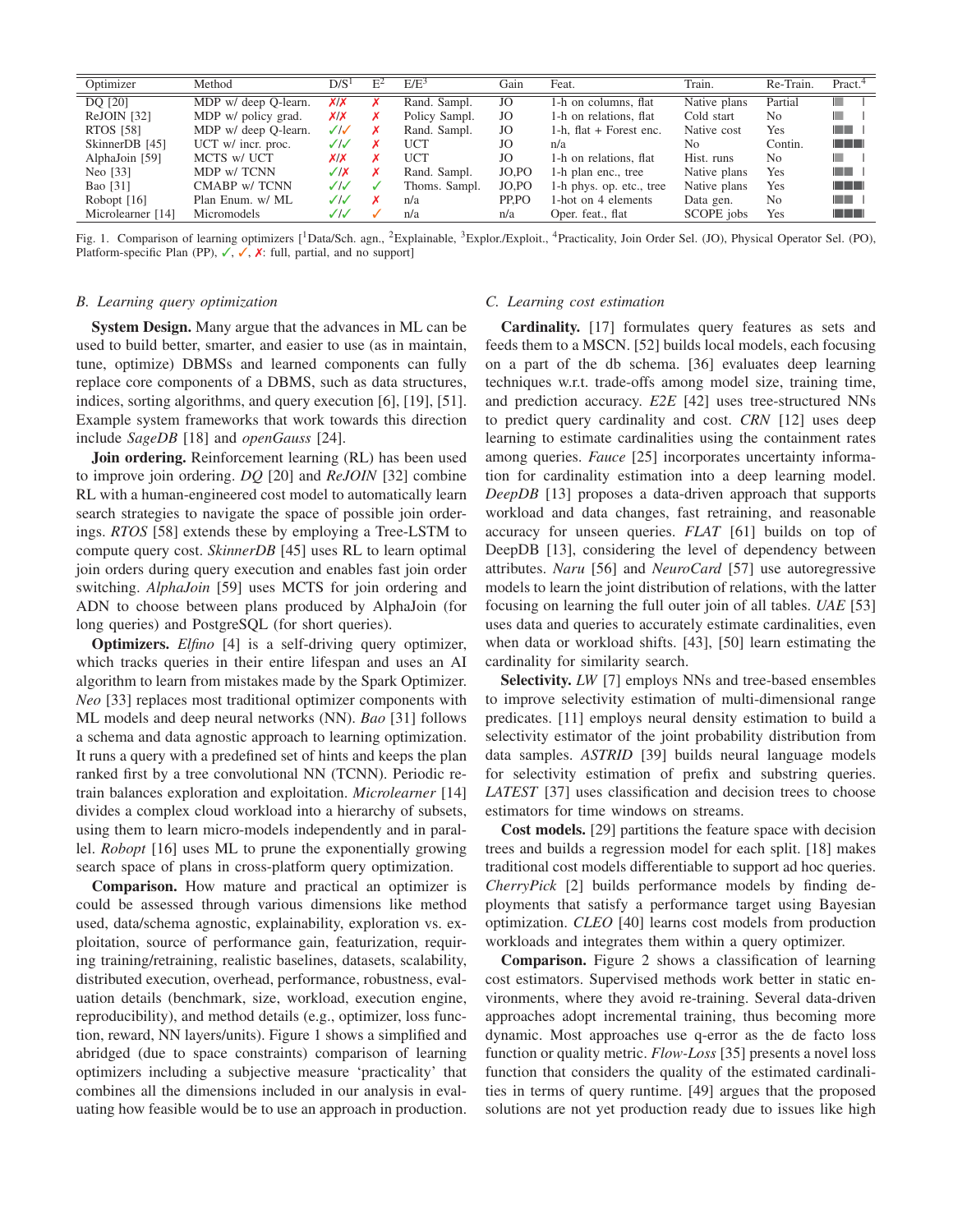| Approach                                             | Method             | D/S | Adaptability | Featurization   | Loss             |         | Unif. Bench. |
|------------------------------------------------------|--------------------|-----|--------------|-----------------|------------------|---------|--------------|
| Query-driven [7], [11], [12], [17], [25], [36], [37] | Regression         |     | Re-Train     | 1-h, embeddings | O-error variants | Limited |              |
| Data-driven [13], [53], [56], [57], [61]             | Joint Prob. Distr. |     | Incremental  | 1-h, embeddings | Cross entropy    | Limited |              |

Fig. 2. Classification of learning cost estimators (table shows the predominant values per category)  $[$ <sup>1</sup>Data/Sch. agn., <sup>2</sup>Commercial Comparison]

training/inference time, black-box decisions, and difficulty to recover after data updates. Most approaches lack a comparison against mature commercial systems or a unified benchmark.

# *D. Learning runtime prediction*

Early approaches applied learning techniques to runtime prediction, e.g., [8], [10], [46]. [1] shows that using linear regression to map PostgreSQL's estimate to actual execution time is not effective. [54] argues that the optimizer estimates can be useful if the optimizer's cost model is tuned just before making an estimate. *Q-Cop* [44] and *ActiveSLA* [55] exploit query runtime prediction to perform *admission control*.

Recent efforts show promising results in runtime prediction using learning, treating a DBMS as a black-box and building efficient query runtime prediction models, e.g., [26], [34], [60]. *Prestroid* [15] uses TCNN to predict resource consumption of large scale queries at a lower cost. *RouLette* [41] uses RL to identify shareable work among SPJ queries and perform multi-query optimization and runtime adaptation. *MB2* [28] employs ML to create and maintain prediction models for selfdriving databases. *Seagull* [38] leverages runtime prediction to optimize resource allocation on the cloud.

In the presentation, we will elaborate on these works and will provide a multidimensional comparison.

## *E. Benchmarks, data preparation, and statistics*

Benchmarks. Traditional benchmarks like the TPC suite are not suitable for learning approaches. Recent benchmarks focus on specific problems like join ordering (JOB [21]) and learned indexes [30]. Still, we need richer benchmarks based on realistic datasets (synthetic data is either random (too difficult), or follows a known data distribution (too easy)), supporting dynamic workloads and schemas, descriptive metrics about the specialization of the systems tested, adaptability to data/schema changes, similarity between workloads and data distributions, and cost to train/maintain the models [5], [30].

Data preparation. DataFarm [47] uses small, user provided workload patterns to generate a labeled dataset. It employs adaptive learning to iteratively execute sample jobs and produce labels for building a ML runtime prediction model for unlabeled jobs. *Robopt* [16] offers a training data generator that creates a query workload with query runtime estimates and uses polynomial interpolation to label new queries from already acquired labels. *HAL* [27] generalizes a learned database component across different datasets and workloads.

Statistics. Learning optimizers can scale beyond typical database statistics and tap on a much richer pool of raw information, including metrics related to execution containers, processes, services, and applications. This allows using learning techniques to develop profiling models, identify the root cause of failures, generate recommendations for improving performance or resource allocation, etc. [3], [9].

# *F. Open Problems and Future Directions*

Limitations. Pain points include: (1) cost and complexity of *model training* and *maintenance*, (2) *robustness* of query plans due to the stochastic nature of learning, (3) *catastrophic forgetting* when data distribution shifts over time, (4) lack of *standard benchmarks* as ML approaches can be biased by the underlying data and workload, (5) *fair comparison* with industrial strength practices (e.g., compressed indexes, complex data formats like compressed/encoded/column-store/parquet, provision for disk spills), and (6) consideration of *realistic environments* supporting features like recovery and concurrency.

Opportunities. There are several directions worth pursuing: (1) *Remove* human from the loop and replace today's needs for human tweaks with ML based tweaks: operations primarily affected include optimization, caching, and workload management/scheduling. (2) *Identify* techniques that work consistently well: as the ML toolkit is arguably large, the proposed solutions span a large variety of methods, without having yet a clear winner. (3) *Rethink* the end-to-end system architecture: (a) consider a brand new runtime, (b) decompose the monolithic database system into mini-services and think of instanceoptimized database systems, and (c) instead of replacing traditional database boxes with ML boxes, we may need to think of a totally new set of boxes all together. (4) *Expand* the analysis to: (a) complex data (e.g., graph, spatial, streaming), (b) distributed and/or federated architectures involving more than one execution engine, (c) a multitude of optimization objectives (not just cost). In the presentation, we will elaborate on these ideas and will provide a few examples.

#### III. TARGET AUDIENCE AND LEARNING OUTPUT

Material. The tutorial will be example-driven showcasing the strengths and limitations of the state of the art. The tutorial material will become publicly available.

Audience. It comprises students, academics, researchers, and practitioners who want to understand the current state of the art and the future directions of learning based optimization. No prior knowledge is needed on learning techniques, but we assume basic understanding of basic database concepts.

Output. The learning output includes: (a) Understanding use cases and existing learning approaches to query optimization, cost estimation, and runtime prediction. (b) Understanding the technical limitations and the trade-offs between design choices and achieved goals. And (c) exposure to the new challenges with learning as a core architectural component, which may also combine techniques across the optimization pipeline using transfer learning and multi-task learning.